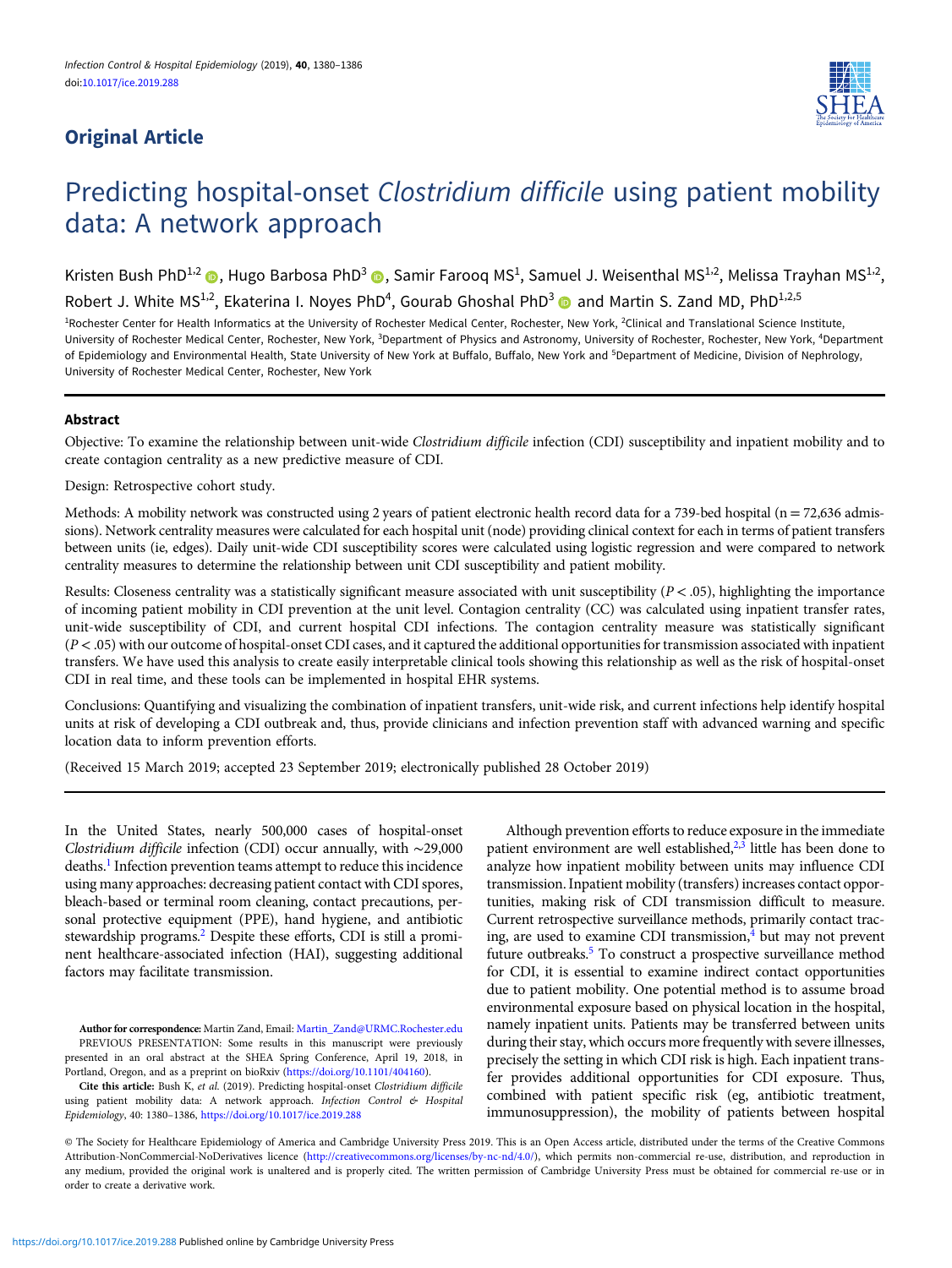units is likely an important risk factor for CDI transmission within hospital units.

In this study, we built an in-hospital patient mobility network and analyzed the relationship between network measures and CDI at the hospital-unit level.<sup>[6](#page-6-0)</sup> Network analysis has been used to examine interhospital transfers and ambulatory care, $7-9$  $7-9$  $7-9$  but studies of intrahospital mobility are limited.<sup>[10,11](#page-6-0)</sup> We quantified the degree of unit connectedness using network centrality, a class of network measures.<sup>[6](#page-6-0)</sup> We hypothesized that centrality measures can quantify inpatient unit risk of CDI related to patients with CDI moving between units. We considered the relationship of hospital-onset CDI: unit (population) susceptibility, patient mobility, and environmental exposure. We describe 2 practical clinical tools that could be implemented in facility EHR systems to quantify and visualize this relationship, providing infection prevention teams with easily interpretable, prospective data with which to identify units at risk for CDI. This application goes beyond the current measures of identifying individual patient CDI risk $12-15$  $12-15$  $12-15$  and further examines population risk of CDI.

#### Methods

### Human subjects protection

This proposal was reviewed and approved by the University of Rochester Human Subjects Review Board (protocol no. RSRB00056930). Data were coded such that patients could not be identified directly in compliance with the Department of Health and Human Services Regulations for the Protection of Human Subjects (45 CFR 46.101(b)(4)).

#### Data source and study population

Deidentified patient electronic health record (EHR) data from a 739-bed hospital in New York State were acquired for a 2-year period from approximately January 2013 to December 2014 ( $n =$ 209,694). These records included patient demographics, medication administration, International Classification of Disease, Ninth Revision (ICD-9) diagnosis codes, laboratory test results, and individual hospital unit admission data.

An admission was defined as an inpatient stay ≥24 hours on a hospital unit, either via the emergency department (ED) or directly. This definition ensured inclusion of patients at risk of exposure to CDI as a hospital-onset case, with a positive CDI test result during their current admission. Multiple admissions for single patients were included because individual transfer and susceptibility data contribute to overall unit susceptibility regardless of CDI case classification. Newborn, neonatal, and pediatric patients were excluded because they are not considered to be an at-risk population for CDI. We adopted the following inclusion criteria: admission to a hospital unit beyond the ED, admission >24 hours, and patient age >18 years. Ultimately, we gathered data on 72,636 admissions that occurred over 2 years.

A positive CDI outcome was defined by enzyme immunoassay (EIA) and nucleic acid amplification test (NAAT), and was further categorized as hospital onset (ie, positive test occurred after a negative test, or 24 hours after admission) or community onset (ie, positive test within 24 hours of admission) because we did not have access to infection control data to further specify National Healthcare Safety Network (NHSN) standards.<sup>16</sup> Variables such as length of stay and medication administration (eg, antibiotic, proton pump inhibitor, and histamine H2-receptor (H2) antagonist)

were adjusted to capture administration prior to a patient's first positive CDI test.

#### Network construction

Relative inpatient unit admission date and time were used to construct a 2-year inpatient mobility network. Weekly unit-to-unit transfer rates were calculated using the following equation (Eq 1):

$$
\mu_{xyW} = \frac{Y_{1,w} + Y_{2,w}}{2},
$$

where  $\mu_{xvW}$  is the patient transfer rate between units  $x \rightarrow y$  in week W, x is the transferring unit,  $y$  = receiving unit, W is the calendar week,  $Y_{1,w}$  is the weekly data from year 1, and  $Y_{2,w}$  is the weekly data from year 2. Total weekly transfers from units  $x \rightarrow y$  for each calendar week were calculated by averaging the total weekly transfers across 2 years of data.

Centrality measures, statistical values representing the connectedness of individual nodes in the network, were calculated for each node.<sup>[6,7](#page-6-0)</sup> Network construction and centralities were performed using R version 1.0.143 (R Foundation for Statistical Computing, Vienna, Austria), Python-igraph [\(https://igraph.org/](https://igraph.org/python/) [python/](https://igraph.org/python/)) and graph-tool [\(https://graph-tool.skewed.de/\)](https://graph-tool.skewed.de/), and Gephi version 0.9.2 software ([https://gephi.org/users/download/\)](https://gephi.org/users/download/).

#### Statistical analysis

To capture patient CDI susceptibility within each inpatient unit, a logistic model was constructed using the training and test-set method,<sup>[17,18](#page-6-0)</sup> with the outcome of hospital-onset CDI as defined above. Data were randomly split 7:3, and hospital-onset CDI cases were randomly split by the same ratio. The resulting training set had  $n_{train} = 50,845$  patients with  $c_{train} = 321$  CDI cases, and the test set had  $n_{test} = 21,791$  patients with  $c_{test} = 138$  CDI cases.

Purposeful model selection,<sup>19</sup> a method designed to include variables of clinical significance that would have been omitted using traditional statistical significance testing  $(P < .05)$ , was used to construct a predictive model for hospital-onset CDI. The P-value cutoff points for first univariate, multivariate, and second univariate steps were 0.2, 0.05, and 0.15, respectively. Daily mean individual patient risk (susceptibility) of CDI was calculated using the logistic model, and the overall mean unit susceptibilities were calculated based on patient unit residence for that day using the following equation (Eq 2):

$$
S_{Ud} = \frac{\sum S_{Id}}{N_U},
$$

where  $S_{Ud}$  is the daily susceptibility of a given unit and  $S_{Id}$  is the susceptibility of individual patients residing in that unit that day, divided by N units. Association between overall mean unit susceptibility (outcome variable) and unit centrality (predictor) in the mobility network were determined using multivariate linear regression.

To quantify inpatient mobility, unit susceptibility, and current infections in the hospital, we derived a new and unique network centrality measure, contagion centrality. This term has also been used to describe the risk of cascading financial failure in interbank networks.[20](#page-6-0) Contagion centrality was calculated for each unit on every admission day using the following equation (Eq. 3):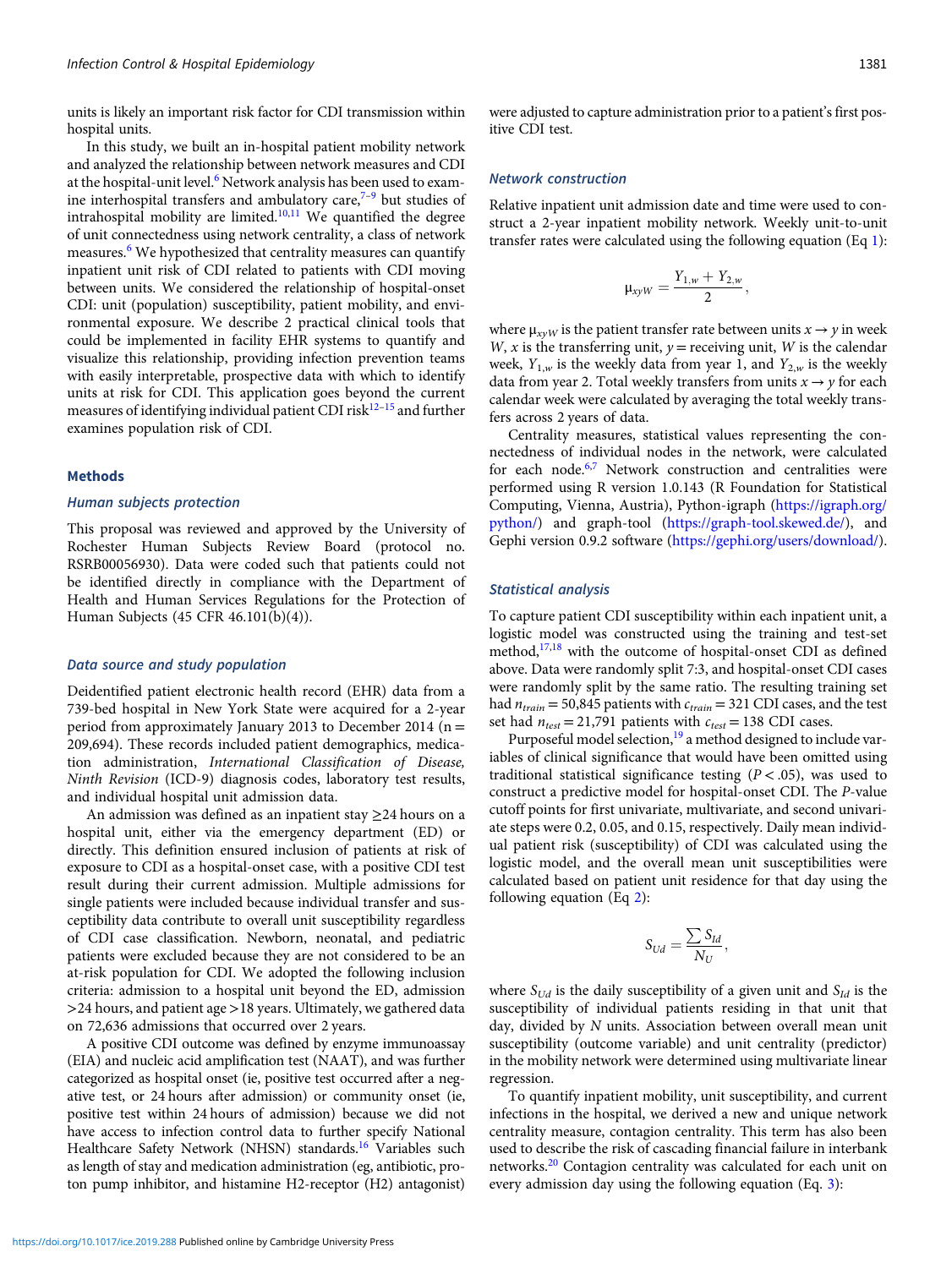$$
CC_y = \sum S_y F_{xy} I_x
$$

where  $CC_y$  is the contagion centrality of receiving unit, S is the mean unit susceptibility,  $F =$  patient flow (transfer rate),  $I$  is the current number of CDI infections,  $x$  is the transferring unit, and  $y$  is the receiving unit, which can also be called the SFI statistic. The contagion centrality metric was evaluated using linear regression, with an outcome of actual CDI cases, unit-specific variance, and distribution. Regression, contagion centrality calculation, and data visualizations were performed using R version 1.0.143 and Wolfram Mathematica version 11.3 (Wolfram Research, Champaign, IL).

# Results

#### Network

We constructed an inpatient mobility network using trace-route mapping,<sup>[21](#page-6-0)</sup> which yielded 40 nodes (inpatient units) and 1,003 unique edges (unit-to-unit transfer pairs). Several units did not have direct transfers to other units in our hospital and did not contribute risk of CDI transmission to other units; thus, they were unsuitable for our predictive tools. The network is shown in Supplementary [Fig. S1](https://doi.org/10.1017/ice.2019.288) (online) using a conventional graph.

#### Unit susceptibility

We performed logistic regression to identify variables significant for individual patient CDI, yielding an AUC (area under the curve) of 0.81, sensitivity of 0.75, and specificity of 0.71 at a threshold of 0.006 (0.6% of the patient sample of  $n = 72,636$  presented hospitalonset CDI) (Table 1).

The HIV confidence interval was statistically insignificant, resulting from initial variable elimination in purposeful model selection. Subsequently the predictor was re-added into the model later due to the more lenient cutoff points discussed in the Methods section.<sup>[19,22](#page-6-0),[23](#page-6-0)</sup> Despite a low HIV prevalence in this dataset (n = 3), this variable may highlight the clinically significant CDI risk factor of immunosuppression $^{24}$  $^{24}$  $^{24}$  and contributes to the overall accuracy of the predictive model in conjunction with the other predictor variables.

Daily unit susceptibilities were averaged over the 2-year period of the dataset. We used linear regression to compare overall unit susceptibility to unit network centrality measures and to determine whether susceptibility can be predicted by how connected the nodes are via patient transfers. We next compared linear regression models for CDI susceptibility: (1) full admission variables with (2) censoring to include only values prior to CDI diagnosis (Table 2).

The regression model outcome for full-admission variables includes susceptibility variables from the logistic regression step prior to recalculation and capturing the entire admission as opposed to just the period prior to the first positive CDI laboratory test (ie, a time-sensitive variable outcome). Using purposeful model selection, 4 centralities were identified having a statistically significant association with full-admission model susceptibility: indegree, weighted in-degree, closeness, and PageRank. In contrast, time-sensitive model susceptibility was only statistically significant with closeness centrality.<sup>[6](#page-6-0)</sup> Additional centralities (ie, out-degree measures, eigenvenctor, betweenness) were considered, but these either exhibited correlation with other centralities or were eliminated in model selection.

The difference between these 2 models lies in which part of the patient admission is most significant. Incoming transfers are best

|                 | Table 1. Time-Sensitive <sup>a</sup> Clostridium difficile Infection (CDI) Multivariate Logistic |
|-----------------|--------------------------------------------------------------------------------------------------|
| Model Selection |                                                                                                  |

| Variable               | Odds Ratio (95% CI)    | P Value |
|------------------------|------------------------|---------|
| <b>HIV</b>             | $3.49(0.85 - 9.44)$    | .04     |
| Respiratory failure    | $3.36$ $(2.53 - 4.43)$ | $-.01$  |
| Antibiotic use         | $2.93(2.25 - 3.84)$    | $-.01$  |
| Acute kidney injury    | $2.25(1.73-2.93)$      | $-.01$  |
| Gastrectomy            | $2.20(1.28-3.53)$      | $-.01$  |
| PPI use                | $1.74(1.36-2.22)$      | $-.01$  |
| Type 2 diabetes        | $1.86(1.29-2.61)$      | $-.01$  |
| Bone marrow transplant | $1.86(1.17-2.82)$      | $-.01$  |
| Age $>65v$             | $1.54$ $(1.23 - 1.94)$ | $-.01$  |

Note. HIV, human immunodeficiency virus; PPI, proton pump inhibitor. <sup>a</sup>Medication administration variables occur prior to first positive CDI lab.

#### Table 2. Mobility Network Centrality Multivariate Linear

| <b>Centrality Measure</b> | <b>Full-Admission</b><br>Variables <sup>a</sup><br>(P Value) | Time-Sensitive<br>Variables <sup>b</sup><br>(P Value) |
|---------------------------|--------------------------------------------------------------|-------------------------------------------------------|
| In-degree                 | .02                                                          | NA <sup>c</sup>                                       |
| Weighted in-degree        | .02                                                          | <b>NA</b>                                             |
| Closeness                 | < .01                                                        | $-.01$                                                |
| Page rank                 | .02                                                          | <b>NA</b>                                             |
|                           |                                                              |                                                       |

<sup>a</sup>Model does not contain time-sensitive medication administration variables (ie, variables included if they occur at any point during a patient admission).

bModel contains time-sensitive medication administration variables occurring only prior to first positive CDI lab.

<sup>c</sup>NA values in time-sensitive model indicate the centrality measure was not statistically significant and was left out of the model.

captured by closeness, weighted in-degree, and in-degree, whereas the importance of both incoming and outgoing transfers is captured best by PageRank. PageRank ascribes higher value to nodes linked with other high-value nodes.<sup>6</sup> PageRank is typically known as the algorithm that orders the results of a Google search query; however, in a hospital network, a unit with high PageRank receives more patients from high-centrality units and then distributes them to other high-centrality units.

We conclude that PageRank centrality is useful for examining the full patient admission for all-cause CDI cases. In contrast, the statistical significance of closeness centrality with time-sensitive outcomes suggests that incoming transfer edges are important when analyzing susceptibility of hospital-onset CDI cases.

# Inpatient mobility

Generating a mobility network graph allows us to compare hospital unit closeness to overall susceptibility and to visualize transfers in unit communities (Fig. [1\)](#page-3-0). Larger node size indicates a higher value of either closeness or susceptibility (depending on which network is being viewed), and smaller node size indicates lower values. The node coloring indicates unit communities within the network and is denoted by groups A through G (see group classifications in Supplementary [Table S1](https://doi.org/10.1017/ice.2019.288) online).

Units with high closeness tend to have higher CDI susceptibility and vice versa, however, with some exceptions (groups D, E, and F).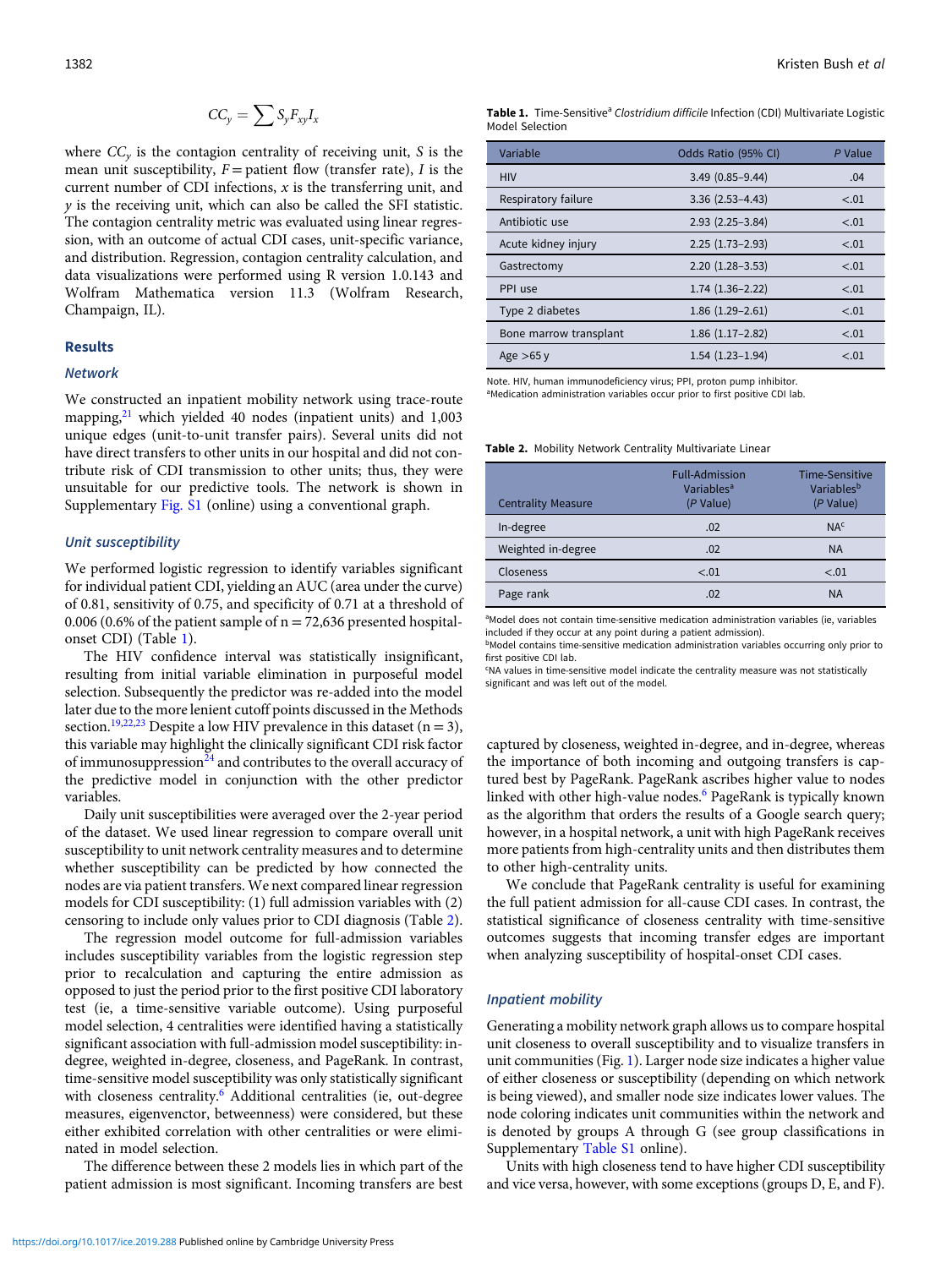<span id="page-3-0"></span>

Fig. 1. Patient mobility networks. Node size depicts normalized "susceptibility" and "closeness," respectively. Not all nodes depicted in graphs. Unit group classifications can be seen in Supplementary [Table S1](https://doi.org/10.1017/ice.2019.288) online.

Units in Group F may tend to be the last units in a patient's journey (low susceptibility), with high incoming rates and low outgoing transfer rates to other units (high closeness). The units in groups D and E may tend to transfer among each other without receiving or redistributing patients back into the network (low closeness), but they sometimes have patients with higher susceptibility.

# Contagion centrality

To account for these exceptions while still capturing the important relationship of closeness to susceptibility in other units, we adapted the contagion centrality measure to CDI. The term "contagion centrality" was originally developed to explain the spread of financial instability in an interbank network<sup>[22](#page-6-0)</sup> and was used to quantify the risk of a "spillover effect" or rapid spread of fear of financial instability to predict bank failure. Thus, failure of a bank with high financial contagion centrality will likely increase the risk of failure for the other banks it is connected to. In contrast, CDI contagion centrality reflects the likelihood that a unit will receive patients from other units with high CDI incidence. CDI contagion centrality is built from patient data within the current unit (quantifying increased risk of CDI susceptibility) and from those units directly transferring into that unit. Contagion centrality considers the flow of incoming transfers captured by closeness (F), but adjusts for susceptibility (S) and current infections (I). For example, a unit with high susceptibility (S) receiving many patients from units with CDI present (high F and I) would, in turn, have a high contagion centrality and high risk of CDI appearing. The units with highest overall contagion centrality (normalized between 0 and 100) are the acute medicine units 4, 1, 3, and 2 (contagion centrality values = 100, 99.9, 99.9, and 99.7, respectively).

#### Metric validation

The contagion centrality metric validation involved 3 steps: (1) linear regression, (2) sensitivity analysis, and (3) variance analysis. A linear regression model with the outcome of actual CDI cases  $(P < .05)$ , supported the hypothesis that inpatient transfer rates are associated with hospital-onset CDI (Fig. [2\)](#page-4-0).

Notably, intensive care units (ICUs) are an exception to this pattern, as demonstrated by fluctuation plots of unit-specific contagion centrality over the 2-year data period (Fig. [3\)](#page-4-0).

Figure [3](#page-4-0) examines contagion centrality variation, which was greater in ICUs likely due to higher unit susceptibility, suggesting that contagion centrality captures unit-specific factors. Unit-specific contagion centrality interquartile ranges, median, and outlying values were also examined, and they confirmed the findings from the fluctuation analysis. The units with the smallest and largest contagion centrality ranges were the psychiatric and obstetric units, and the intensive care and cardiovascular surgery progressive care units, respectively (Supplementary [Fig. S2](https://doi.org/10.1017/ice.2019.288) online). These findings also suggest that contagion centrality should be interpreted on a unitspecific basis because it captures unit-specific variability.

# Clinical tools and application

Highlighting the effect of incoming inpatient transfers for unitwide susceptibility of hospital-onset CDI through the contagion centrality metric can help infection prevention teams identify at-risk units, and it provides additional contextual data (eg, transfers, unit-specific patient susceptibility, current infection) for targeted infection prevention. To illustrate this, we plotted the components of contagion centrality (unit susceptibility vs flow of infection) by day, graphically highlighting the factors contributing changes in contagion centrality (ie, flow of infection or unit susceptibility) (Fig. [4](#page-5-0)).

Figure [4](#page-5-0) shows all unit contagion centrality values on a sample date. Units with higher flow of infection (y-axis) may have an increased contagion centrality due to more transfers or potential transfer of infection into that unit. Units with higher susceptibility (x-axis) may have an increased contagion centrality due to the patients they currently have in their unit that day and their susceptibility to infection.

To supplement the calculation plot, we also developed an active surveillance tool showing overall unit change (units with the most positive or negative changes are highlighted) and subplots of changes in unit-specific weekly CDI contagion centrality (Fig. [5\)](#page-5-0). Change plots allow monitoring of weekly change in all units simultaneously, as well on a unit-specific basis, but they still identify factors contributing to a high or low CDI contagion centrality. Use of these tools together may provide unique and active surveillance measures to prevention teams, and they may help hospitals prepare for heightened, unit-specific CDI infection risk (eg, increased hand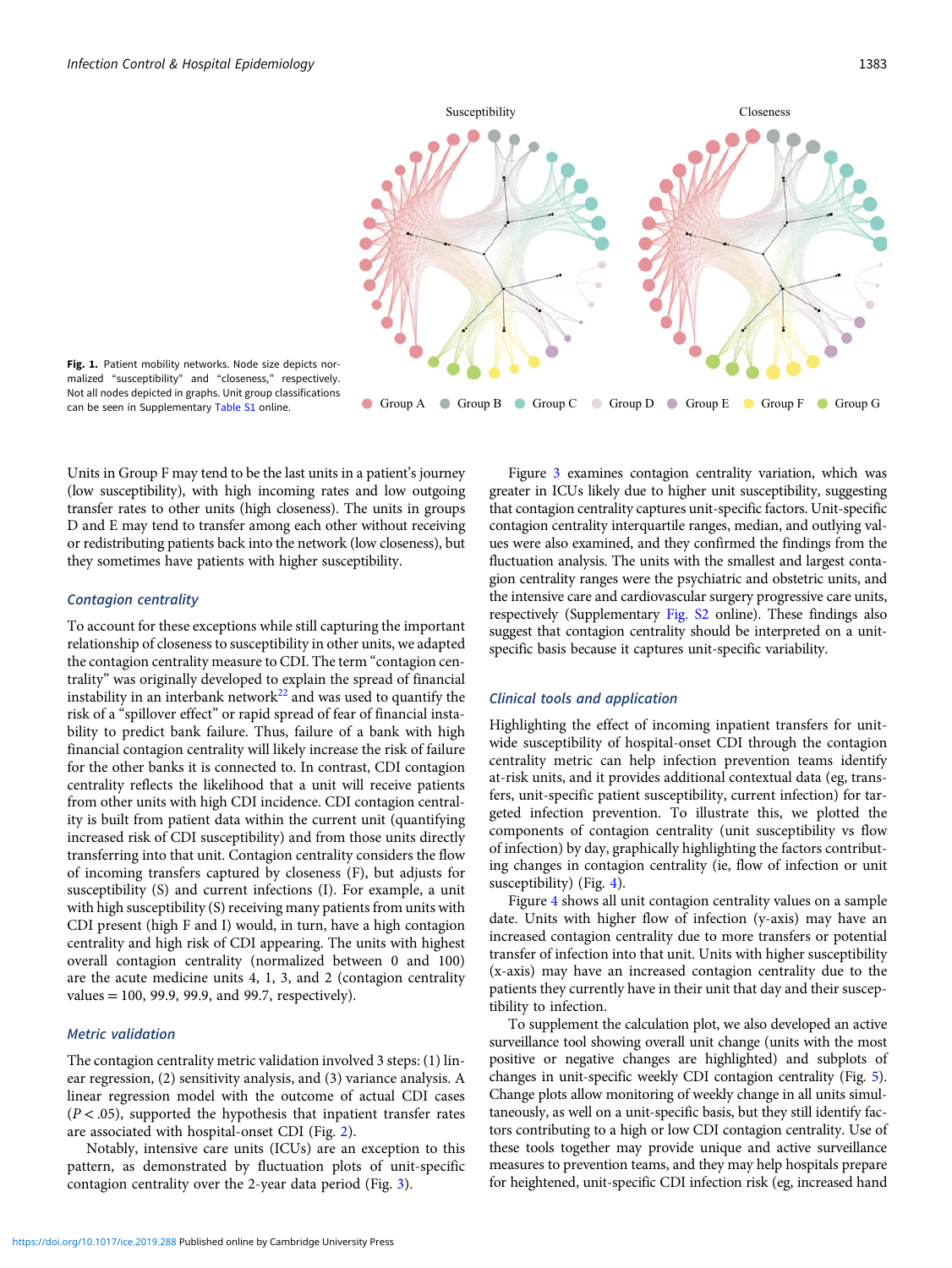<span id="page-4-0"></span>

hygiene and PPE usage, targeted patient isolation, or minimizing transfers to high-risk units).

#### **Discussion**

To our knowledge, this is the first clinical tool for the prediction and surveillance of hospital-onset CDI accounting for hospital mobility and generalized population risk from patient environment and healthcare worker contact. The inpatient mobility network construction and analysis are strengths of this study. Prior literature has focused primarily on interhospital transfers<sup>[7](#page-6-0)-[9](#page-6-0)</sup> as opposed to intrahospital transfers. $10,11$  Here, we quantitatively show that higher incoming transfer rates from units with higher numbers of CDI cases are statistically associated with new cases of hospital-onset CDI on the receiving unit. The contagion centrality measure and proposed prevention tools can be tailored to the specific transfer patterns and patient risk factors in any facility. They can even be adapted to different infections that require moderate proximity or contact.

The limitations of this study include the use of inpatient, but not outpatient, medication administration data. It is likely that patients received an antibiotic, an H2 antagonist, or a proton pump inhibitor medication from outside providers prior to their admission, a susceptibility that cannot be captured by the data available for this study. Future work would benefit from capturing outpatient medications prior to hospitalization. Another limitation is the lack of formal infection prevention hospital onset classification as reported to the National Healthcare Safety Network (NHSN).<sup>[16](#page-6-0)</sup>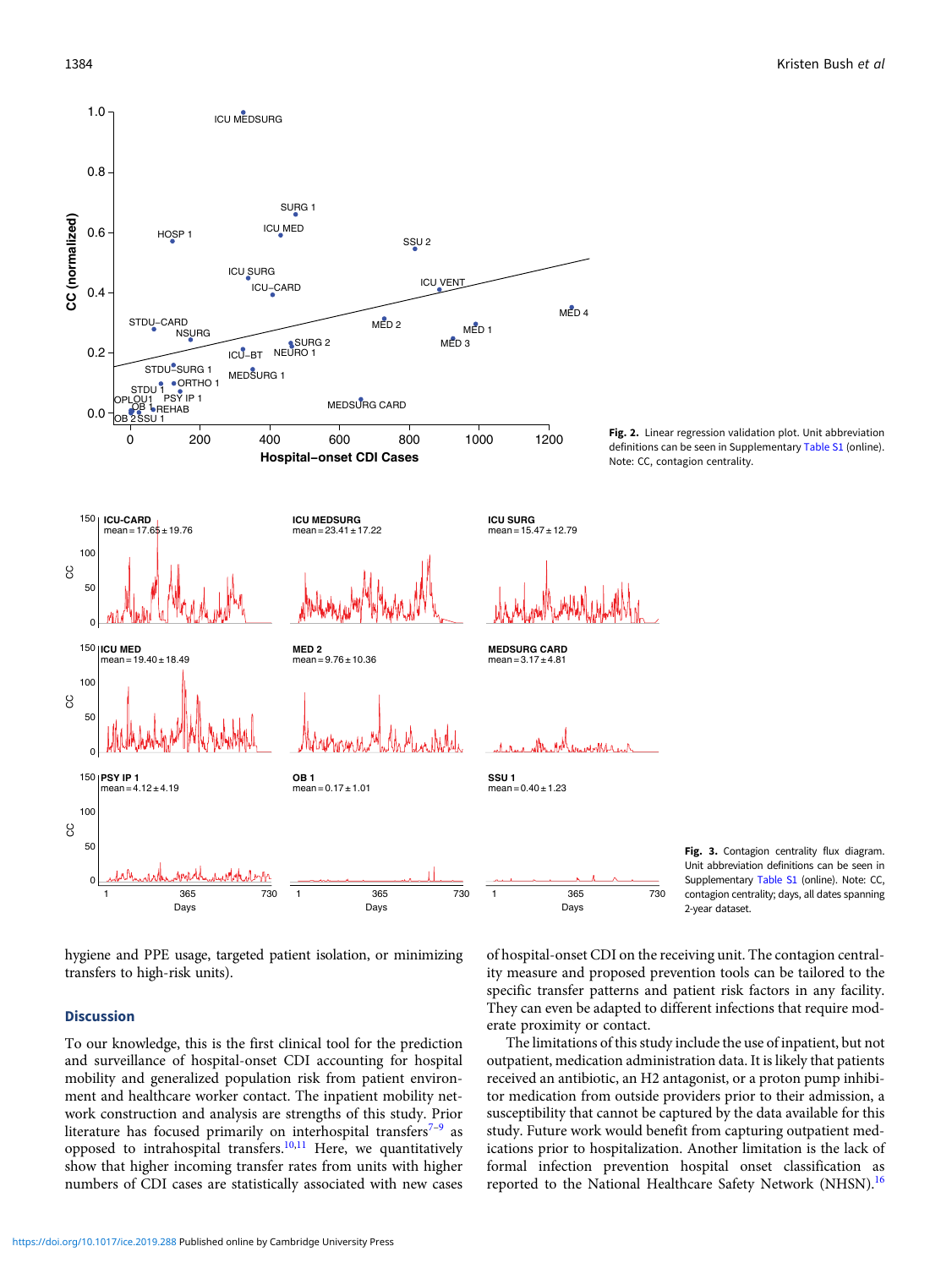<span id="page-5-0"></span>

Fig. 5. Weekly contagion centrality change plots. Overall plot (left) shows change in all inpatient units in a 7-day period, and unit plots (right) show change in select individual inpatient units in a 7-day period. Unit abbreviation definitions can be seen in Supplementary [Table S1](https://doi.org/10.1017/ice.2019.288) online. Note: S, susceptibility; FI, flow of infection.

This classification standard is typically complex and cumbersome, requiring individual case review. Our approach is simpler and EHR driven, classifying hospital-onset cases as those occurring >24 hours after admission or after a previously negative lab but may slightly overestimate hospital-onset CDI cases. Several other limitations of this work are situational. Units with low susceptibility but high hospital-onset CDI rates may indicate the importance of factors not captured by our model (eg, decreased hand hygiene, environmental contamination). These data were not available to us for this study, and they would likely increase the accuracy and utility of this approach.

Future studies may benefit from network analysis of unit community clustering to determine the risk of hospital-onset CDI on unit communities instead of single units, as well as further calibration analysis to determine prediction probabilities by unit. Each hospital unit in our data exhibited different levels of contagion centrality variation during the period immediately prior to CDI cases, suggesting different predictive periods for each unit. Implementation of contagion centrality and the associated visualization tools in a hospital or facility should be performed to further validate our model, to highlight facility-specific changes that should be made to better capture CDI outbreak risk, and to allow for intervention development to measure and reduce risk of hospital-onset CDI.

Finally, it is important to recognize the impact of inpatient mobility on risk of infection, as well as the need for more targeted, prospective infection prevention tools. This study quantifies the significant association between inpatient transfers and unit risk of CDI, and it provides the first attempt to our knowledge to actively measure and predict CDI in patient populations.

Supplementary material. To view supplementary material for this article, please visit <https://doi.org/10.1017/ice.2019.288>

Acknowledgments. We would like to thank Dongmei Li, Solomon Abiola, and members of the Rochester Center for Health Informatics at University of Rochester Medical Center for helpful discussions regarding the statistical analyses. The content is solely the responsibility of the authors and does not necessarily represent the official views of the National Institutes of Health (NIH) or Burroughs Wellcome Fund (BWF).